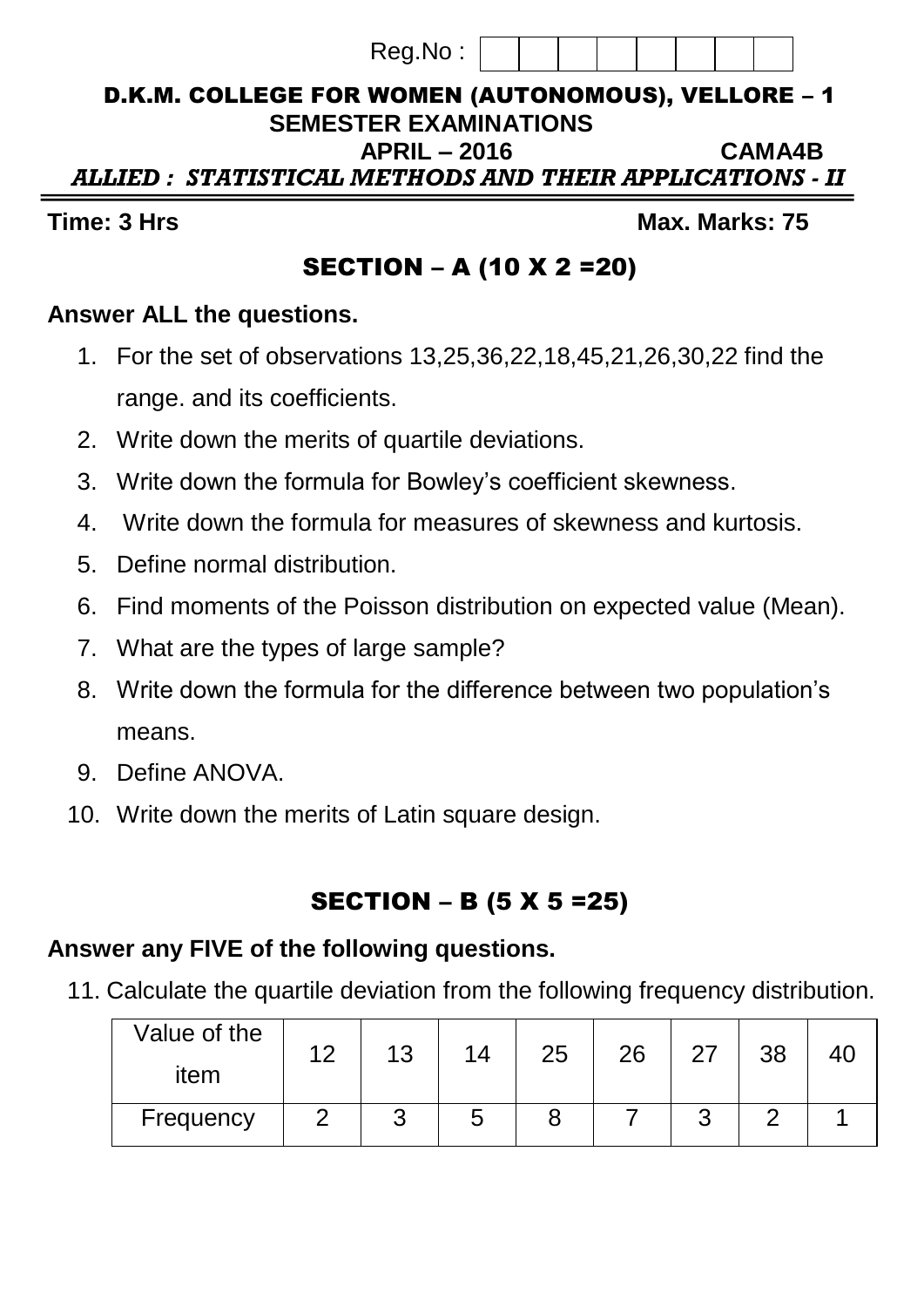12. An analysis of the monthly wages gives the following results.

|                                | Firm A | Firm B        |
|--------------------------------|--------|---------------|
| Numbers of workers             | 500    | 600           |
| Average monthly wages          | Rs.186 | <b>Rs.175</b> |
| Variance of the distributional | 81     | 100           |
| of wages                       |        |               |

- i. Which firm has a larger wage bill?
- ii. In which firm ( A or B) is there greater variability in individual wages?
- 13. Calculate Pearson's measures of skewness for the following data

| Size      |  |    |    |          |    |  |
|-----------|--|----|----|----------|----|--|
| Frequency |  | 26 | 64 | ാറ<br>აყ | חר |  |

- 14. For a Binomial distribution with parameters n=5, p=0.3 find the probabilities of getting.
	- i) At least 3 successes ii) at most 3 successes iii) exactly 3 failures.
- 15. A sample of 400 male students is found to have a mean height of 171.38 cms.Can it be reasonably regarded as a sample from a large population with mean height 171.17cms and standard deviations 3.30 cms using 5 % level of significance?
- 16. A Sample of ten house owners is drawn and the following values of their incomes are obtained. Mean Rs.6000, standard deviations Rs.650.Test the hypothesis that the average income of house owners of the town is Rs.5500.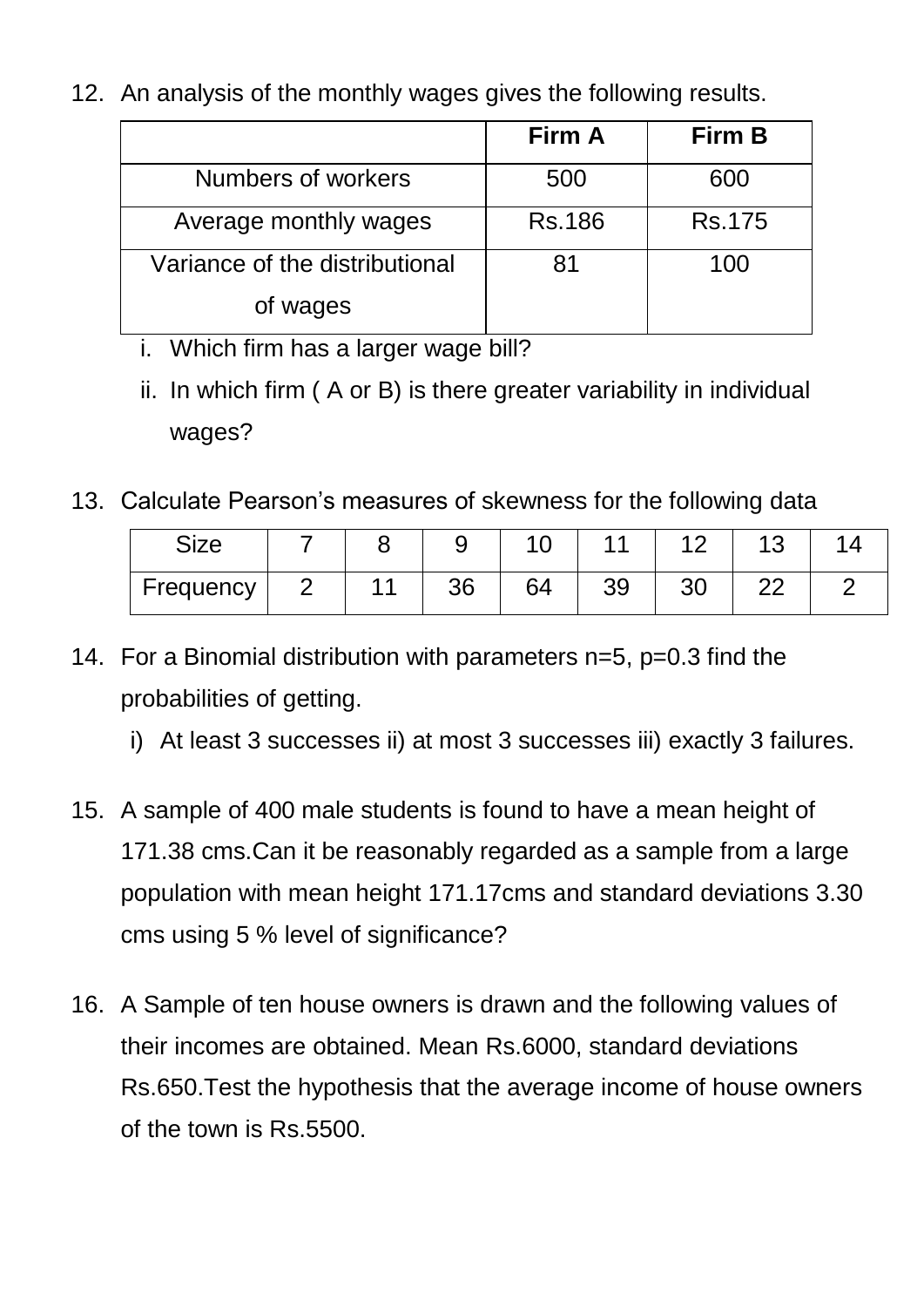17. The following table gives the yields of 15 samples of plot under three varieties of seed.

| A  | B  | С  |
|----|----|----|
| 20 | 18 | 25 |
| 21 | 20 | 28 |
| 23 | 17 | 22 |
| 16 | 15 | 28 |
| 20 | 25 | 32 |

Test using one –way classification of ANOVA whether there is a significant difference in the average yield of seeds.

18. Write down the procedure for two way classification and prepare ANOVA table.

## SECTION – C (3 X 10 =30)

### **Answer ALL the questions.**

19. a) Find the mean deviation about the mean for the following data.

| Class     | $-5$ | $5 - 10$ |  | $10 - 15$   $15 - 20$   20 - 25 |  |  |  |  |  |
|-----------|------|----------|--|---------------------------------|--|--|--|--|--|
| Frequency |      |          |  |                                 |  |  |  |  |  |
|           |      |          |  |                                 |  |  |  |  |  |

b) Find out Bowley's coefficient of skewness for the following data.

| Weight (in kgs) | 40  | 50  | 60  |    | 80 | 90 |
|-----------------|-----|-----|-----|----|----|----|
| more than       |     |     |     |    |    |    |
| No.of.persons   | 185 | 167 | 132 | 82 | 38 |    |

20. a) Ten Coins are tossed 1024 times and the following frequencies observed. Compare these frequencies with the expected frequencies.

| No.of heads     |    |    |     |                       |  |    |  |
|-----------------|----|----|-----|-----------------------|--|----|--|
| Frequencies   2 | 10 | 38 | 106 | 188   257   226   128 |  | 59 |  |

Calculate theoretical frequency.